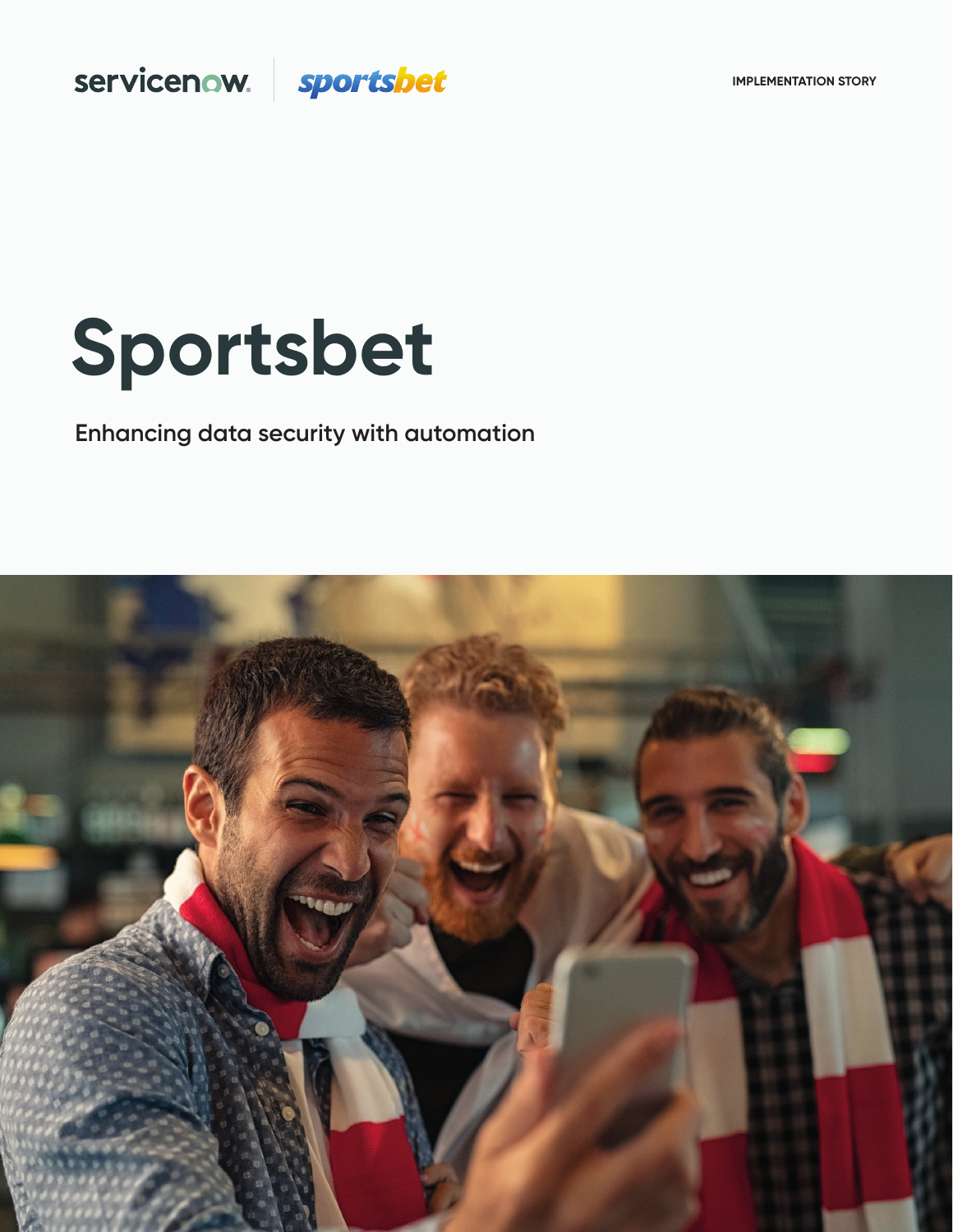### **servicenow.** sportsbet

**The online wagering sector is vibrant in Australia and around the world. For Sportsbet, secure identity management systems are paramount to meet compliance controls and prevent data breaches for betting operations.** 

### **Challenge**

Standardize IT and HR processes and reduce identity and access management risk

#### **Products**

- ServiceNow® IT Service Management
- ServiceNow® Integration Hub

### **Solution**

Create a single enterprise portal to automate data flows across multiple systems and improve employee experience

### **Improving data governance and security**

Sportsbet is a leading Australian online betting company with offices across Sydney, Melbourne, and Darwin. It offers a variety of wagering options through its website, mobile app, and phone betting service. As part of global sports betting and gaming operator, Flutter Entertainment, Sportsbet emphasizes responsible betting initiatives through deposit limits and breaks in play to protect customers.

"More locally in Australia, our purpose is to bring entertainment to life for our customers in a safe, responsible, and sustainable way," says Ben Calder, Technology Capability Manager at Sportsbet.

Protecting customer data is a priority for Sportsbet. Staff identity management and access governance play a key role to minimize the risk of a data breach and ensure ongoing compliance. Ben emphasizes, "If we don't manage what people have access to over time, the potential scale of impact can be significant if their credentials are compromised."



**Industry:**

**People:** 

Media and Entertainment



**Location:**  Sydney, Melbourne, and Darwin, Australia



1,000+ employees

**93%**  reduction in time to create an account



less effort to complete a user request

# **Instant**

access to enterprise applications on day one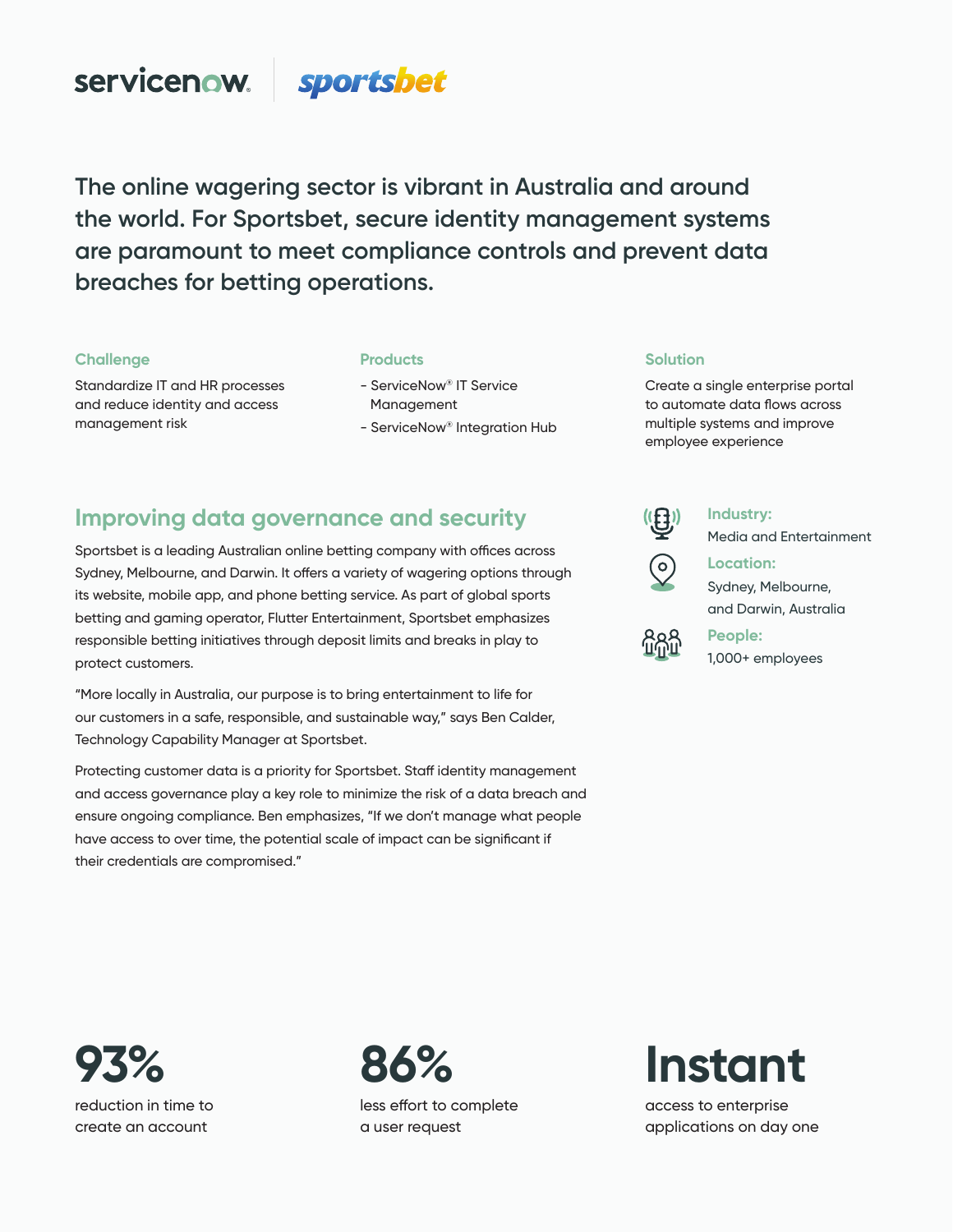# servicenow.

### **Faster and simplified identity access management with an enterprise portal**

Previously, Sportsbet used multiple systems for HR and IT processes but there was no enterprise workflow to connect the data flows. When a user request came in for new hires or leavers, the IT team had to manually verify the request before provisioning access to users. This resulted in data duplication and inconsistencies in the systems. The manual process also caused significant delays for the IT team to complete a user request, such as creating an identity or giving additional access to users moving to a different role.

sportsbet

By deploying ServiceNow IT Service Management (ITSM) service catalog requests that trigger workflow automation using the Integration Hub Active Directory spoke, Sportsbet now has a single enterprise portal to automate the data flows between request management, HR, and provisioning systems. This enables the IT team to easily process user requests for different types of employment including permanent employees, contractors, and third parties.

Through the automation of data flows with ServiceNow Activity Portal (SNAP), Sportsbet can instantly add or remove access to systems based on joiner, mover, and leaver phases. For example, ServiceNow will automatically update the distribution list when someone is moving between positions or changing their work location from Melbourne to Sydney. This allows users to access to required enterprise applications on day one.

"From submitting a request to checking the identity and creating an account, this process can now be completed in just two minutes instead of 30 minutes. That's a 93% improvement and a game changer for the business," says Ben.

In addition to saving time in creating an account, it also takes 86% less effort to complete a job change, such as extending access for contractors. The simplicity to fulfill a user request also enables Sportsbet to provide an exceptional staff experience for repetitive and high-volume tasks.

"In the past, we would have to re-enter the data and go through the whole process again. With ServiceNow, we literally click a couple of buttons and everything is automatically updated without any intervention," says Ben.

## **Improving user experience and enhancing compliance control**

With previous manual processes, the IT team had to talk to people and explain why things had to be done a certain way. It was difficult to manage and error prone. By standardizing HR and IT processes with SNAP, it provides greater visibility into the workflow and empowers the IT team to quickly identify the problem and fix it.

From submitting a request to checking the identity and creating an account, this process can now be completed in just two minutes instead of 30 minutes. That's a 93% improvement and a game changer for the business.

### **Ben Calder**

Technology Capability Manager Sportsbet